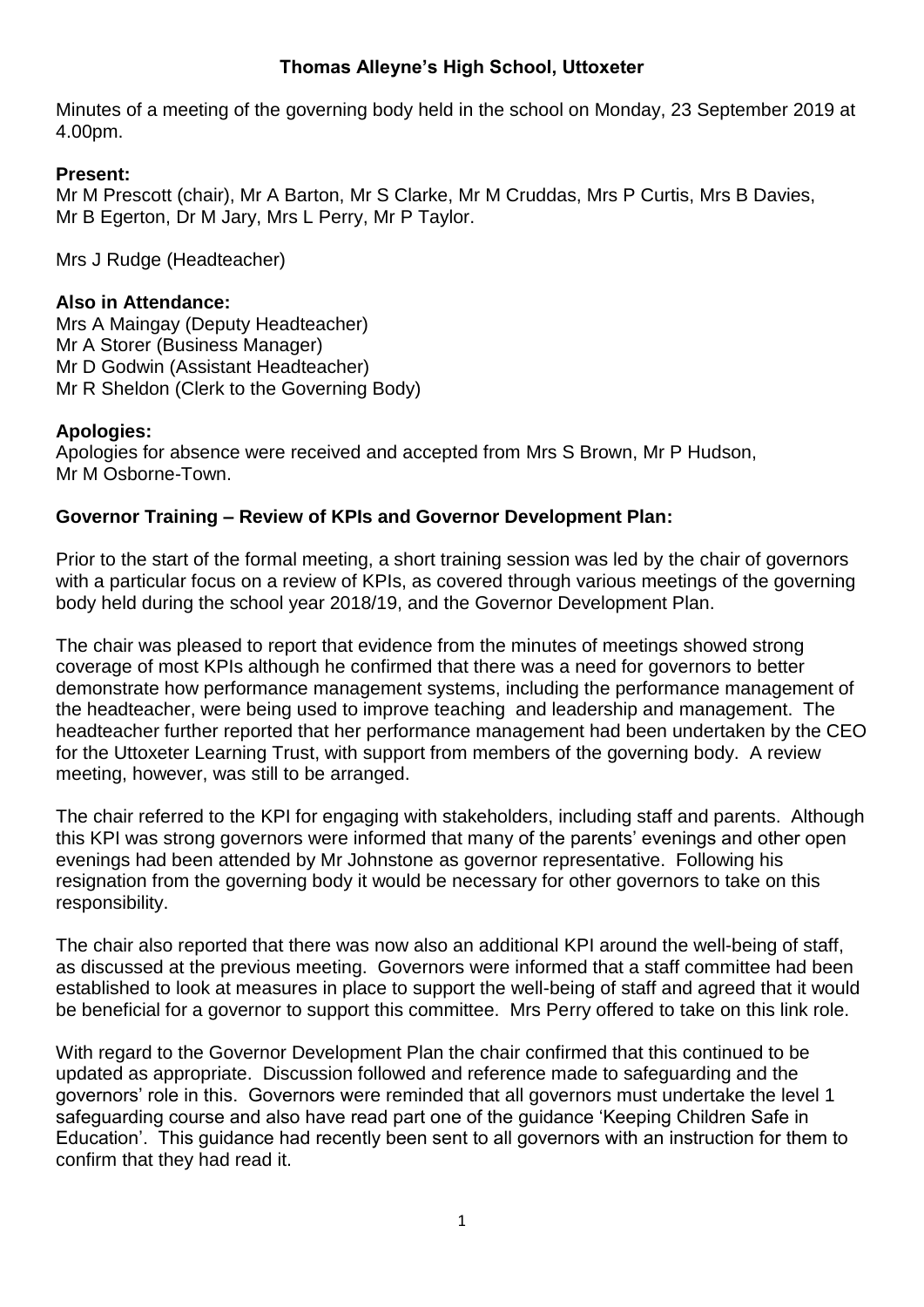It was resolved –

- i) That the chair be thanked for leading the training session and his review of KPIs.
- ii) That the chair be requested to raise the performance management of the headteacher at the next meeting of the ULT's School representation Board and arrangements for the review of any targets set.
- iii) That the headteacher be requested to circulate to governors all dates of planned parents' evenings etc during the current school year and for governors to confirm their availability to attend any of those meetings.
- iv) That governors thank Mrs Perry for agreeing to take on the link governor role for staff well-being.
- v) That Mrs Maingay be requested to deliver the level 1 safeguarding training course before the start of the next full meeting of the governing body, to start at 3.15pm and the main meeting to commence at 4.15pm, as the training course would take 1 hour.

## **160. Governing Body Matters:**

a) Appointment of Co-opted Governor

Governors were reminded that, following the resignation of Mr Johnstone, there was a need for a new co-opted governor to be appointed. The headteacher, although declaring an interest through friendship, suggested the appointment of Mr Jason Davey given his experience and knowledge around building controls. His appointment would add value to the governing body.

It was resolved –

That the chair be requested to make contact with Mr Davey and invite him to join the governing body as co-opted governor.

#### b) Review of Committee Membership and Terms of Reference

The current committee membership and terms of reference had been previously made available in Office 365 and the headteacher reported that there was a particular need for membership to be reviewed given the number of recent resignations from the governing body. Discussion followed and questions raised around the quorum for committee meetings and the need to identify governor values within the terms of reference.

It was resolved –

- i) That the headteacher be requested to update the terms of reference to reflect governor discussions and for the updated terms of reference to be formally approved at the next meeting.
- ii) That the following changes be made to the committee membership:
	- Mr Barton to move from Managing and Resourcing to Learning and Standards.
	- Mr Clarke to move from Managing and Resourcing to Learning and Standards.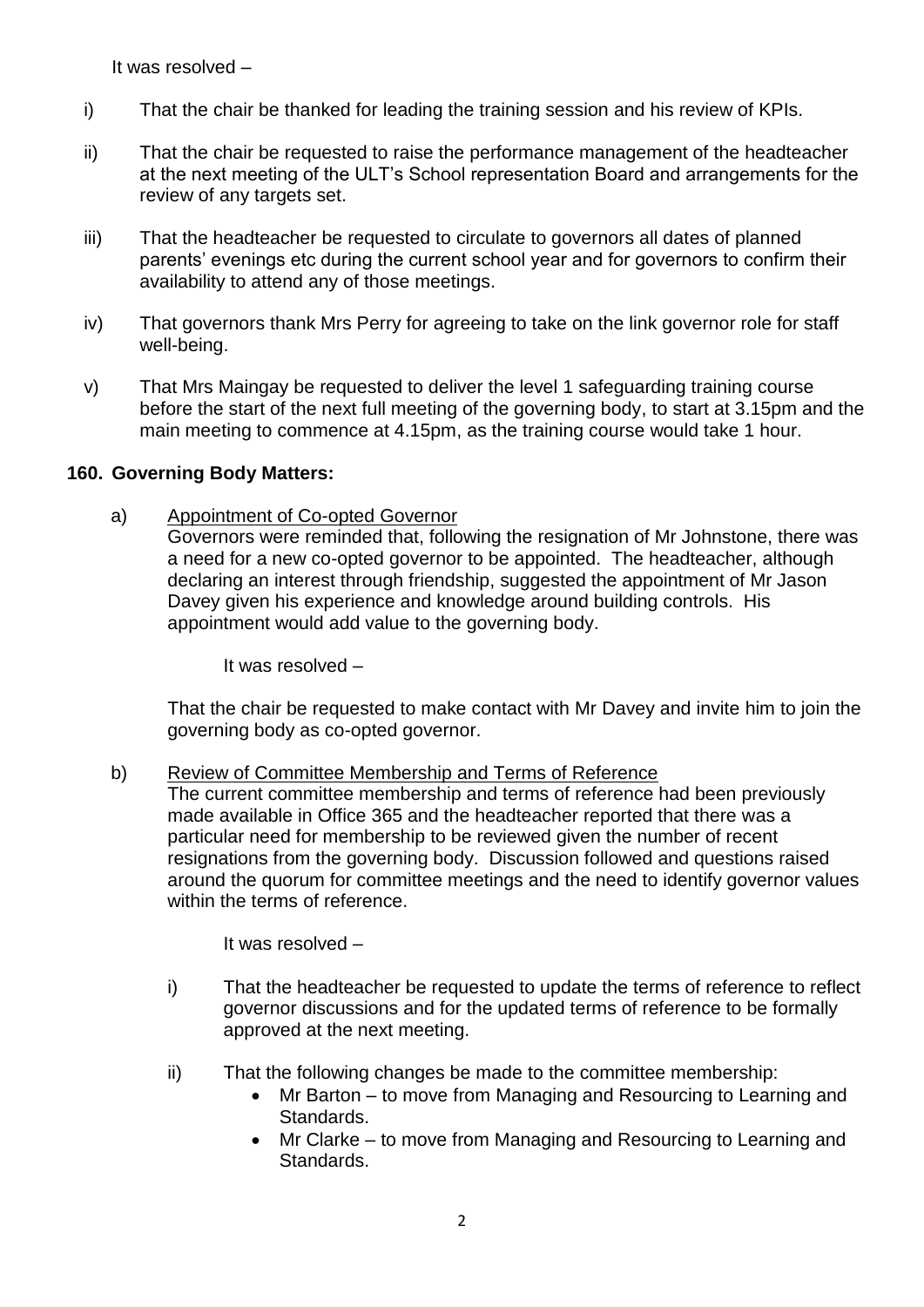- Mr Osborne-Town to move from Managing and Resourcing to Learning and Standards.
- Mr Davey to join Managing and Resourcing (subject to his appointment as co-opted governor).
- c) Register of Business Interests The clerk reported that the business interests' register continued to be revised to reflect changes to the governing body.
- d) Declaration of Interests There were no declarations of interest for items to be discussed at this meeting.

# **161. Chair – Report of Actions Taken:**

That chair reported that it had not been necessary for him to act on behalf of the governing body between this and the last meeting.

## **162. Chair – power to Act:**

It was resolved –

That the chair continues to be given power to act on any urgent matters arising between meetings.

## **163. Minutes:**

The minutes of the meeting held on 25 June 2019 had previously been made available to governors in Office 365.

It was resolved –

That the minutes be received and approved, subject to the following amendment:

Minute 149(i) Behaviour and Attendance – Dover House to read Dove House.

## **164. Matters Arising:**

a) Appointment of ULT Chief Executive Officer (Minute 148(a) refers)

The headteacher reported that Mrs Sarah Clarke had been appointed as chief executive officer and would take up post in January 2020. Mr Sutcliffe had been appointed as acting chief executive officer for the autumn term.

## b) JCB Admission Arrangements (Minute 148(b) refers) The headteacher that she had been invited to attend a meeting with the headteacher of JCB Academy although the purpose of the meeting was unknown. An update would given at the next meeting.

c) New First School in Uttoxeter (Minute 148(e) refers) The headteacher reported that a decision on sponsorship of the new school was expected shortly.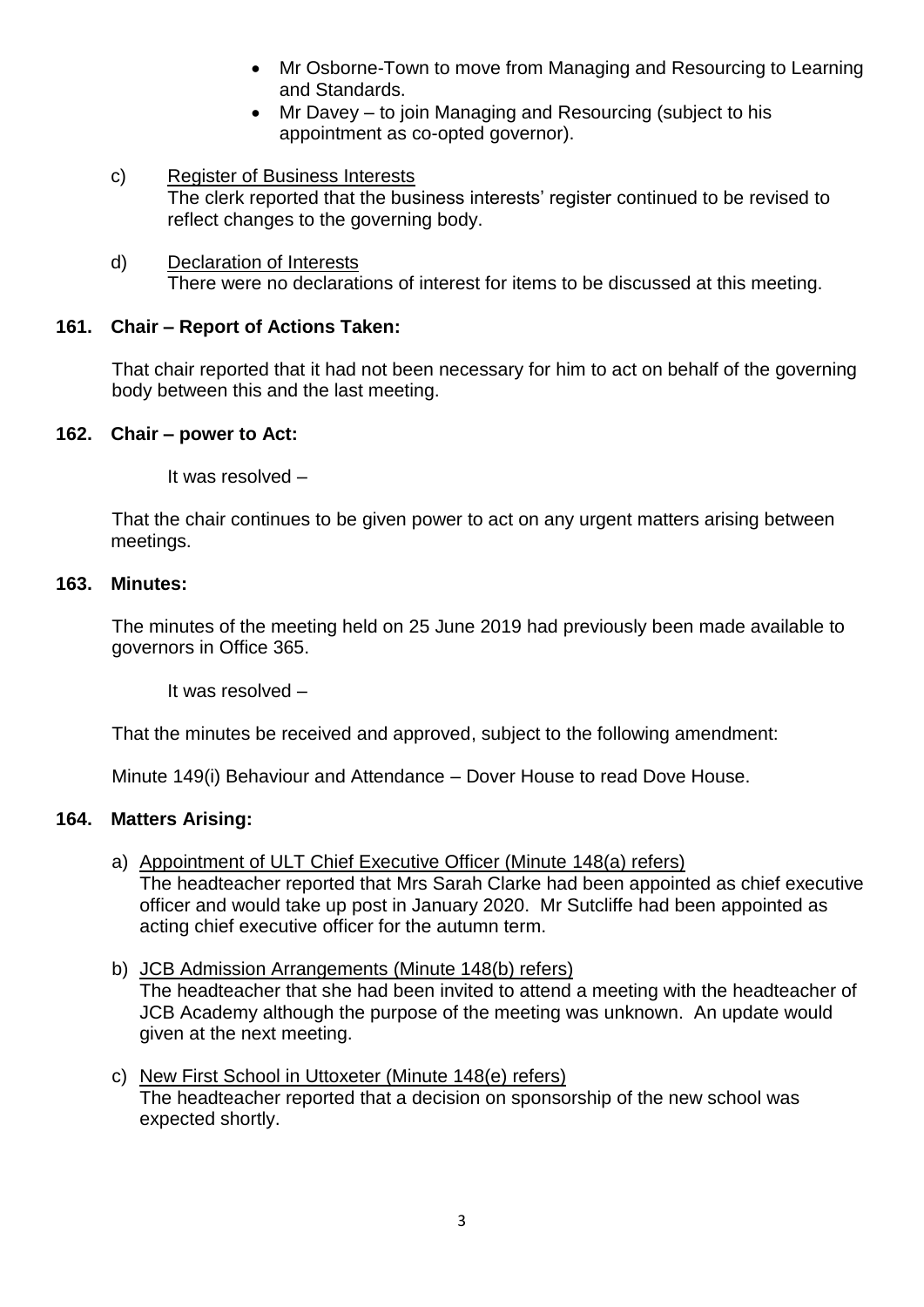- d) Modern Foreign Languages (MfL) (Minute 149(b) refers) The headteacher was pleased to report that there had been some improvement in MfL outcomes but more work was required. A more detailed update would be given later in the meeting.
- e) Swimming Pool (Minute 149(h) refers The headteacher was pleased to report that the swimming pool was now fully operational and being used during the day at weekends.
- f) Building Works (Minute 155 refers)

The headteacher reported that the building works continued, including repairs to the school roof. However, there had been some concerns around the safety of the scaffolding used for the roof repairs and that she had instructed the work to be put on hold until appropriate measures had been taken to improve safety. Work was again now underway and compliant with health and safety guidance. As a result, however, the completion of the work had been delayed. The matter had been discussed with Entrust to ensure that there would be no similar concerns when roof repairs in other areas of the school were undertaken the following year.

It was resolved –

That governors fully support the actions taken by the headteacher to ensure the health of safety of anyone on school site during the building work.

## **165. Committee Meetings:**

Minutes from the last meeting of the managing and Resourcing committee, held on 18 June 2019, had been previously made available in office 365.

The headteacher reported that the Learning and Standards committee had met the previous week and had focussed on the school results 2019. At the request of that committee, the following two reports had been prepared for this meeting:

## a) Pupil Premium Students

Mr Godwin circulated a report that had been discussed in detail at the meeting of the Learning and Standards committee, outlining the performance of pupil premium students and how they also compared against other students. Governors noted that pupil premium students had not out-performed other students in any of the subject departments. An outline was also given of the strategies that had been identified to support departments in underperformance of pupil premium progress. Full discussion followed and governors challenged the impact of the identified strategies to bring about improvement and the difference that pupil premium funding was making. They challenged in particular the levels of intervention in Maths in comparison to English. The headteacher confirmed that she would discuss this with department heads but also stated that although the grades of one or two students were below target, the outcomes in Maths were generally strong.

## b) Sixth Form

The headteacher circulated a report outlining post-16 outcomes and the strategies that had been identified to bring about the required improvement. Governors were asked to note the financial implications of the improvement strategies. Full discussion followed and welcomed the report to identify improvement strategies and noted the importance for governors to monitor, and challenge where necessary, the impact of those strategies.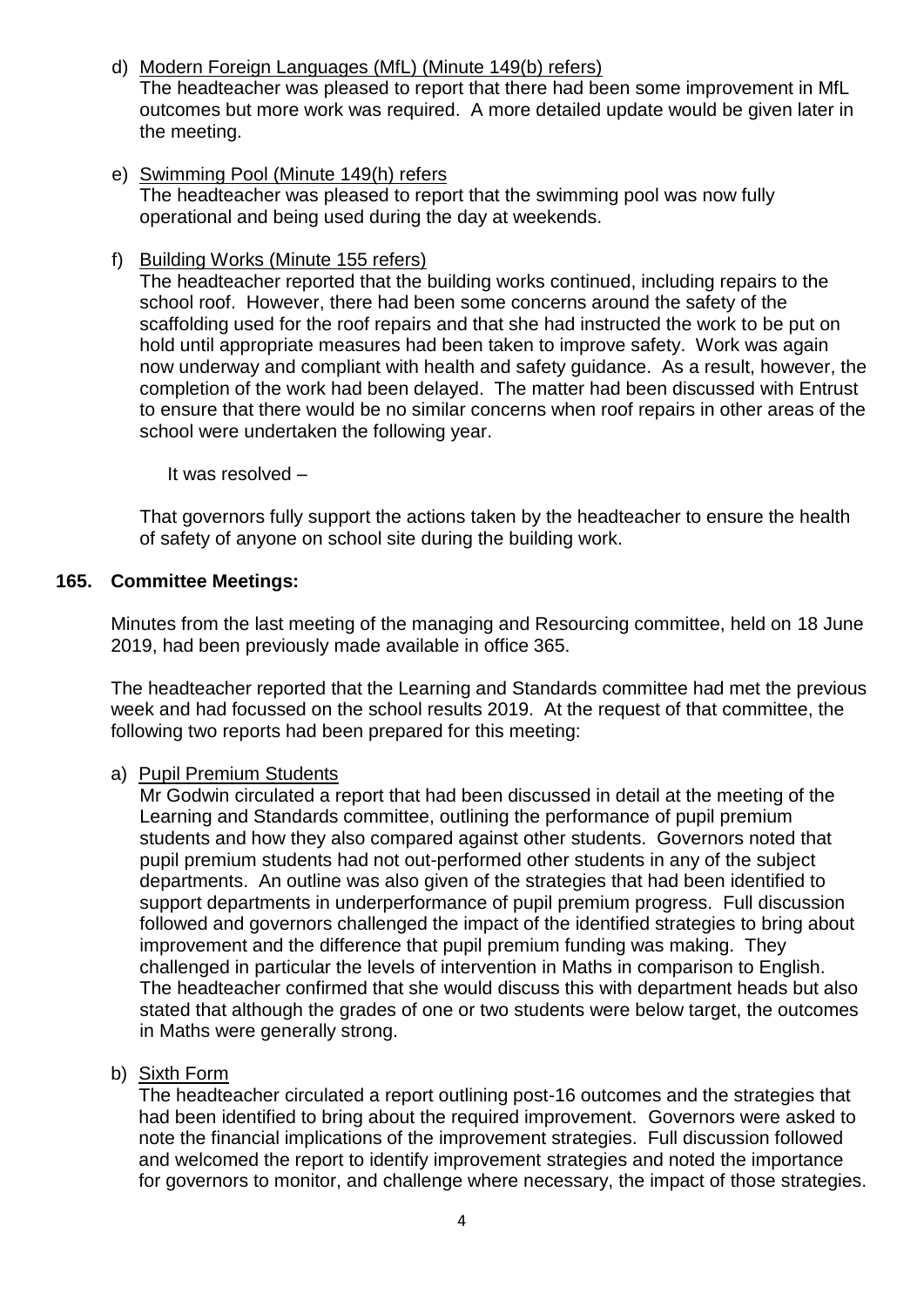The headteacher confirmed that data tracking and performance updates would be shown in her future reports to the governing body for them to challenge, and support, where necessary.

It was resolved –

- i) That the reports of recent committee meetings be noted.
- ii) That the headteacher and Mr Godwin be thanked for their reports on post-16 outcomes and pupil premium outcomes respectively and that they be received and noted.
- iii) That governors request that they be kept fully updated at each meeting of the Learning and Standards committee and full governors on the impact of identified strategies to bring about the required improvement in these two key areas.

## **166. Headteacher's Report:**

The headteacher circulated a detailed report on the work and activities of the school, a copy of which had also been previously made available in Office 365. Much of the report focussed on the 2019 school results and governors were again reminded that these had been discussed in detail at the recent meeting of the Learning and Standards committee.

## a) Leadership and Management Score Card

The headteacher confirmed that the scorecard had been revised to reflect previous governor discussions and was pleased to report that the judgement for most of the scorecard remained good or outstanding. However, the number of students on roll remained a concern with attendance also below target. The headteacher reported that improvement remained a priority for the school.

## b) GCSE Results 2019

The headteacher was pleased to report that the 2019 GCSE outcomes were again strong and would place the school in the top 20% nationally. Attainment and progress were both above the national average.

The performance of girls in comparison to boys was stronger which reflected the national picture although the headteacher indicated that the gap at Thomas Alleyne's was bigger than the national figure. Governors challenged what was being done to address this and the headteacher outlined a number of strategies that had been put in place, including the introduction of mixed ability teaching.

When looking at the performance of the different subject areas the headteacher reported that English was the most important area to be focussed on and outlined the reasons for this. Although the English results were in line with national average they were not as good as they should be for this school and the headteacher further reported that the School Improvement Plan had been revised to reflect a bigger focus on improving English.

The headteacher reported that a subject assessment of Y10 data against the actual results achieved had raised questions around the reliability of some of the assessment data and these were being addressed as a result. An outline was also given of the progress of the current Y11 students and their predicted grades. Continued data tracking would identify those students where intervention strategies may be necessary.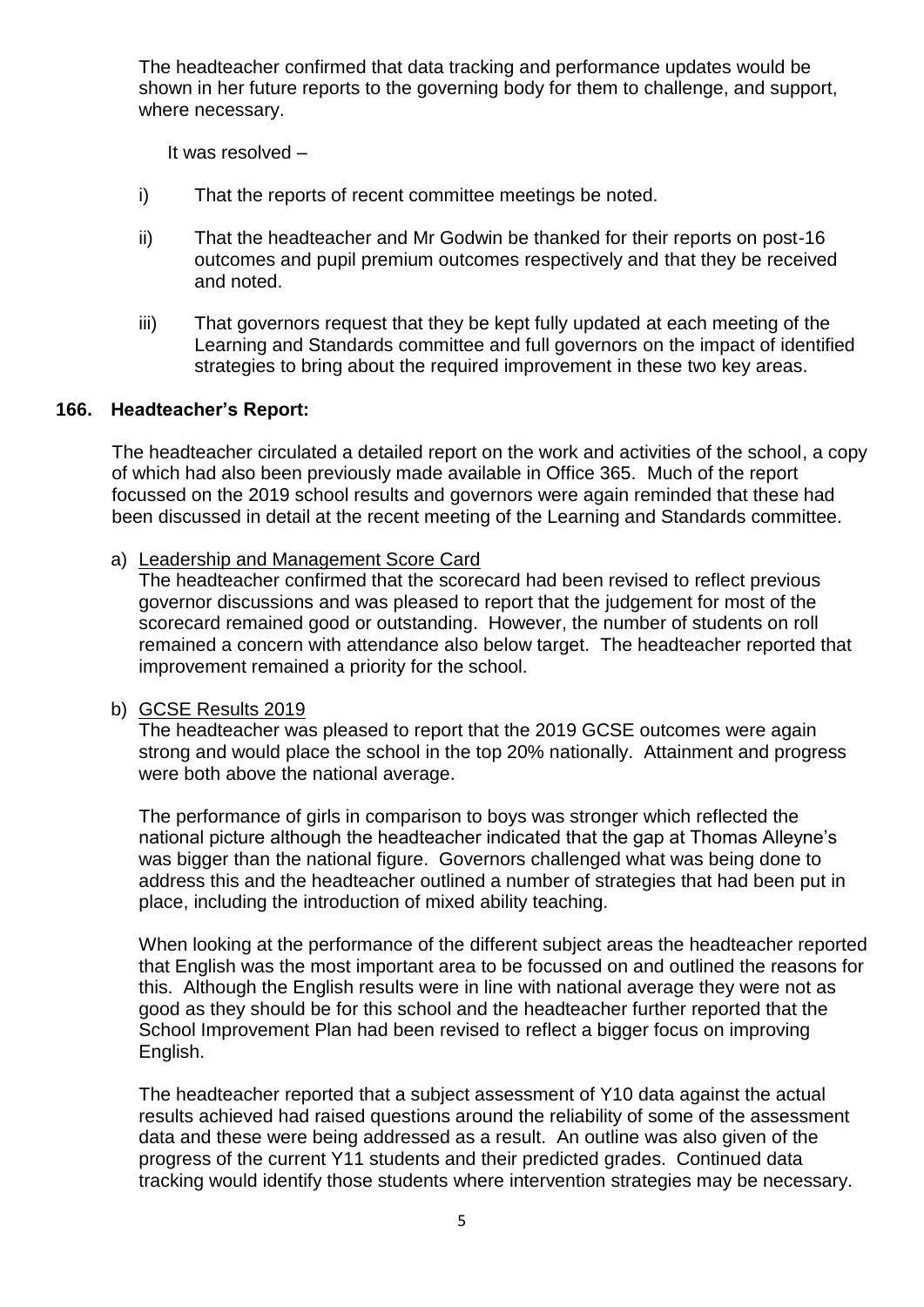It was resolved –

That governors note the strong 2019 GCSE results and congratulate all concerned.

# c) Post-16 Outcomes

As reported earlier in the meeting the headteacher confirmed that post-16 outcomes were not strong. Full discussion followed and governors questioned why strong GCSE results were not followed up with strong results at post-16. Improvement strategies had been outlined during earlier discussions and the headteacher further reported that the school was now a member of PiXL6 which was a school improvement partnership of over 1600 schools. This would help identify those schools where results at both GCSE and post-16 were strong and Thomas Alleyne's would work with those schools to help identify what more could be done to improve outcomes, particularly at post-16.

Governors were pleased to note that recruitment, and retention, to the  $6<sup>th</sup>$  form was good.

It was resolved –

That the headteacher be requested to provide an update in her future reports on the impact of identified strategies to improve post-16 outcomes.

#### d) Work Scrutiny and Learning walks

The headteacher reported that a new programme for work scrutiny had been put in place and was aligned with the Ofsted framework. A full programme of learning walks continued and the headteacher was pleased to further report that these continued to show teaching as good with some outstanding practice.

Discussion followed and governors welcomed the findings from the learning walks but also felt that a trend analysis would help them better monitor the effectiveness of teaching. Previous discussions had also identified Psychology as the weakest  $6<sup>th</sup>$  form subject and governors noted that the number of learning walks for this subject was comparatively lower than most other subjects.

It was resolved –

- i) That the headteacher be requested to include in future reports a trend analysis for learning walks to help identify strengths and weaknesses.
- ii) That consideration be given to increasing the number of learning walks for Psychology and to inform governors at future meetings of the impact of this.

## e) Y9 Curriculum

The headteacher reported that mixed ability teaching had been introduced this year for all subjects other than English and Maths. This was to ensure more consistent group size and equal distribution of boys and girls across classes.

The headteacher further reported that students and parents would receive guidance during the autumn term regarding the options process. The school was committed to retaining a broad curriculum and allowing students to access 4 option pools. French would not be made compulsory for students but would continue to be marketed to consider this a strong option choice. Governors were asked to note that the implications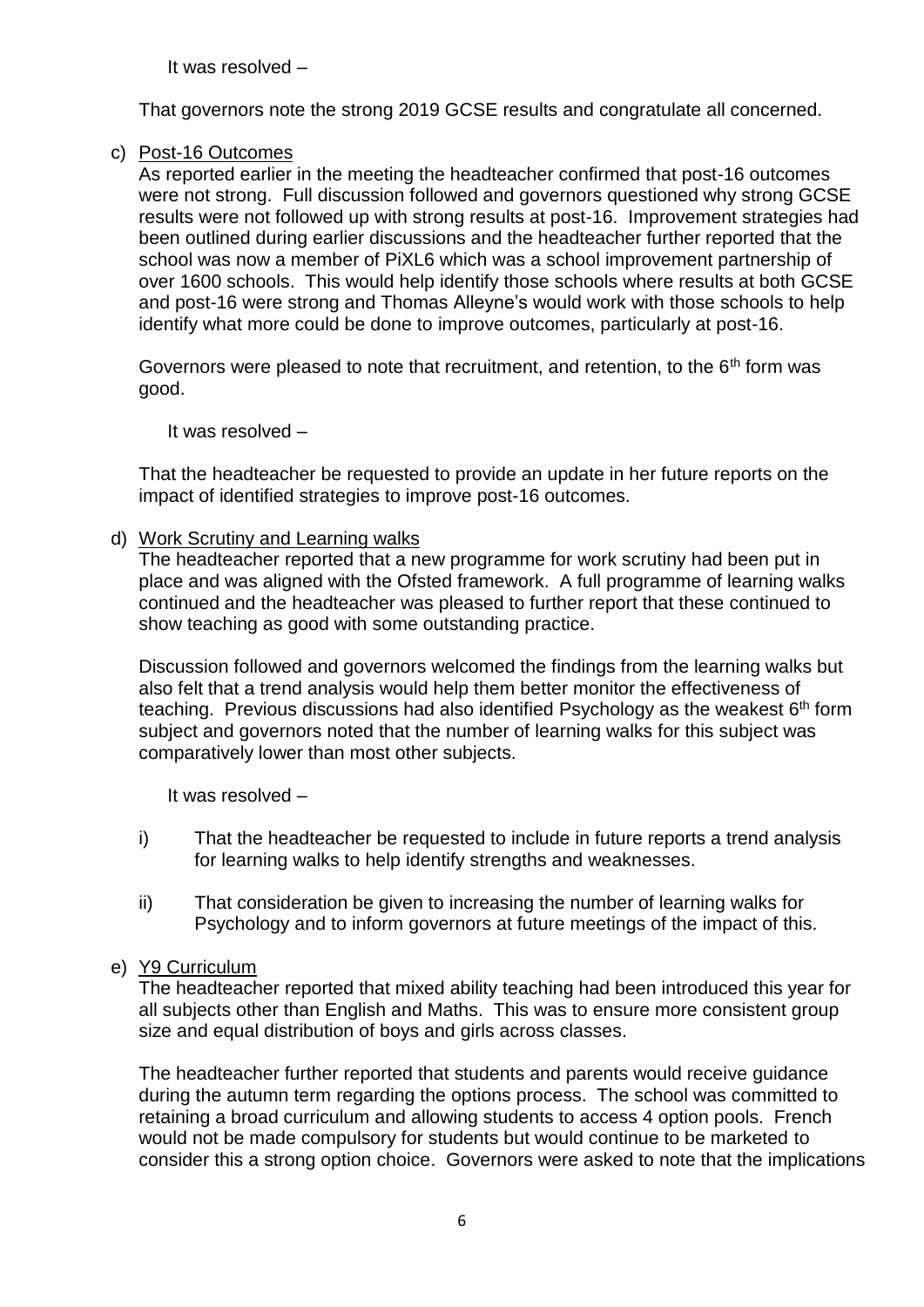of this would be that the school would not meet the national target of 70% for the number of students entered for the Ebacc qualification.

It was resolved –

That governors fully support the introduction of mixed ability teaching and the retention of a broad curriculum through the offer of 4 option pools.

#### f) School Site

The headteacher reported that significant building work continued across the school site and outlined the progress being made with each of the projects.

It was resolved –

That governors place on record their thanks to the headteacher, school business manager and site staff for all of their work in overseeing the projects, particularly during the holiday period.

#### g) School Visits

Governors were pleased to note the many different school visits that continued to be arranged to enhance the learning experience of students.

## h) Staffing

The headteacher gave an update on changes to the school's staffing establishment and was pleased to report that new members of staff were settling in well.

It was resolved –

That governors note the changes to the staffing establishment and request the headteacher to include in future reports the amount of time that staff leaving had been employed at the school.

#### i) Safeguarding

Governors noted the school's current safeguarding team and that Mrs Catterall, assistant headteacher, continued as the designated safeguarding lead. Discussion followed and governors questioned the need for the school to perhaps employ a full-time safeguarding lead.

It was resolved –

That the business manager be requested to look at which other schools were now employing a full-time safeguarding lead and to prepare a report to show the cost implications of doing this at Thomas Alleyne's.

#### j) Number on Roll

Governors noted that the number on roll remained below the school's admission limit. Mr Egerton reported that work continued in the planned new housing for the area and that this would likely lead to an increase in student numbers in future years. This would also result in further S106 funding being made available to the school.

It was resolved –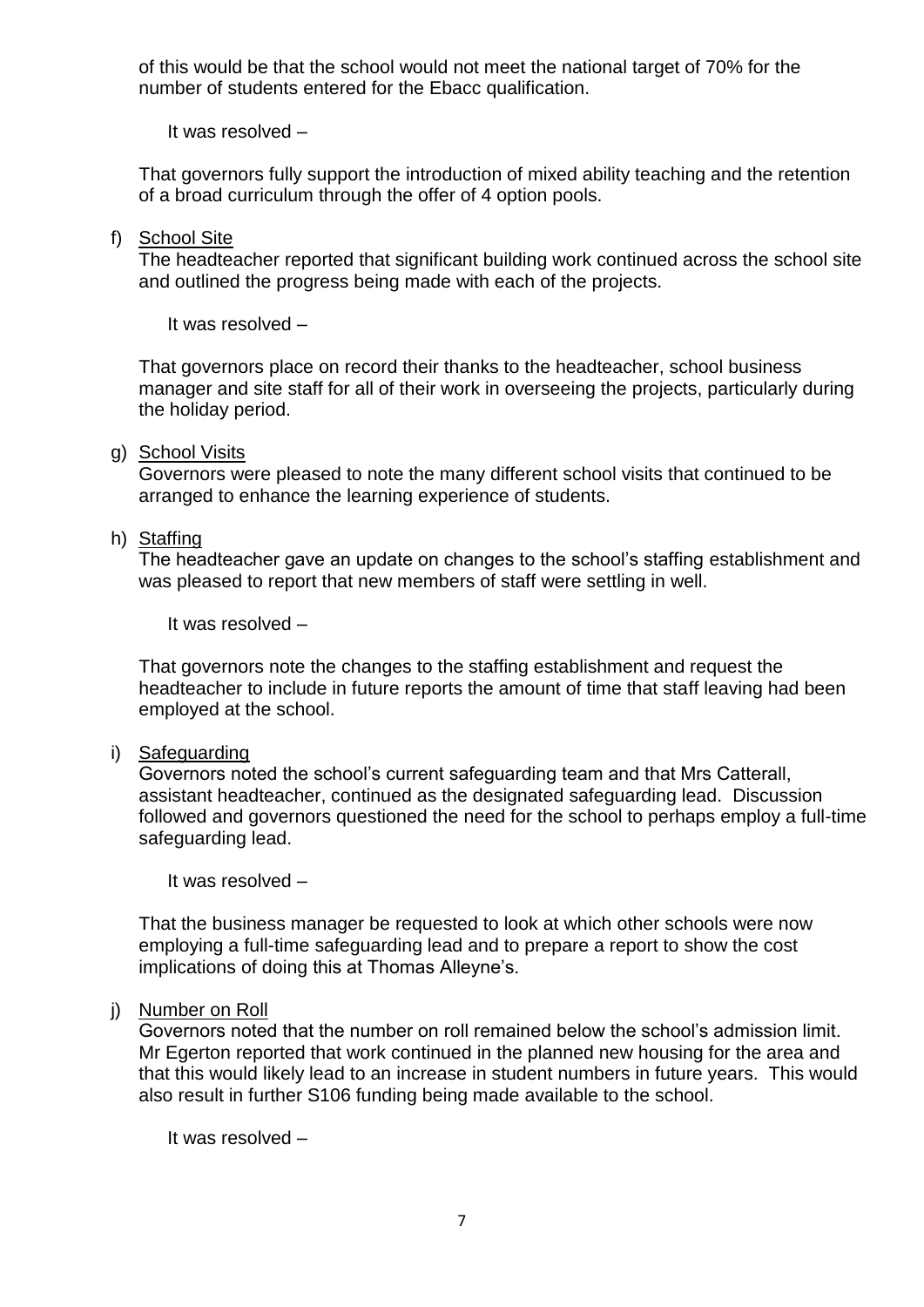That the Managing and Resourcing committee be requested to further look at the available S106 funding to ensure that the school continued to receive its entitlement.

## **167. School Improvement Plan:**

The headteacher reported that the School Improvement Plan had been previously made available in Office 365 and encouraged governors to read it in readiness for the school's next Ofsted inspection. The Steering committee would continue to monitor and review the Plan.

It was resolved –

That the School Improvement Plan be received and that governors would each focus on one particular area of the Plan and submit any views to the headteacher.

## **168. ULT Update and Update on Pay Policy:**

As previously reported earlier in the meeting, a new chief executive officer for the ULT had been appointed.

The headteacher further reported that an updated Pay policy was still awaited but would be submitted to governors once approved by trustees.

It was resolved –

That governors await the updated Pay policy.

### **169. Safeguarding:**

The headteacher reported that there were no specific safeguarding issues to report but informed governors that the school's Behaviour policy had been updated to reflect national guidance and had been considered in more detail by the Learning and Standards committee and its recent meeting. Governors were also reminded of the requirement for them to have read part 1 of the Keeping Children Safe in Education document.

It was resolved –

That governors would read the document as required and confirm having done so in due course.

## **170. Other Business:**

## Marchington Students and Public Transport

The headteacher reported that parents of those students living in Marchington had raised concerns around students no longer being able to use the school bus. The headteacher reported that the changes were due to a national directive and not a decision of the school.

It was resolved –

That the chair would contact the local authority to raise concerns and that the headteacher should write to parents to inform them that the governing body was looking into this matter.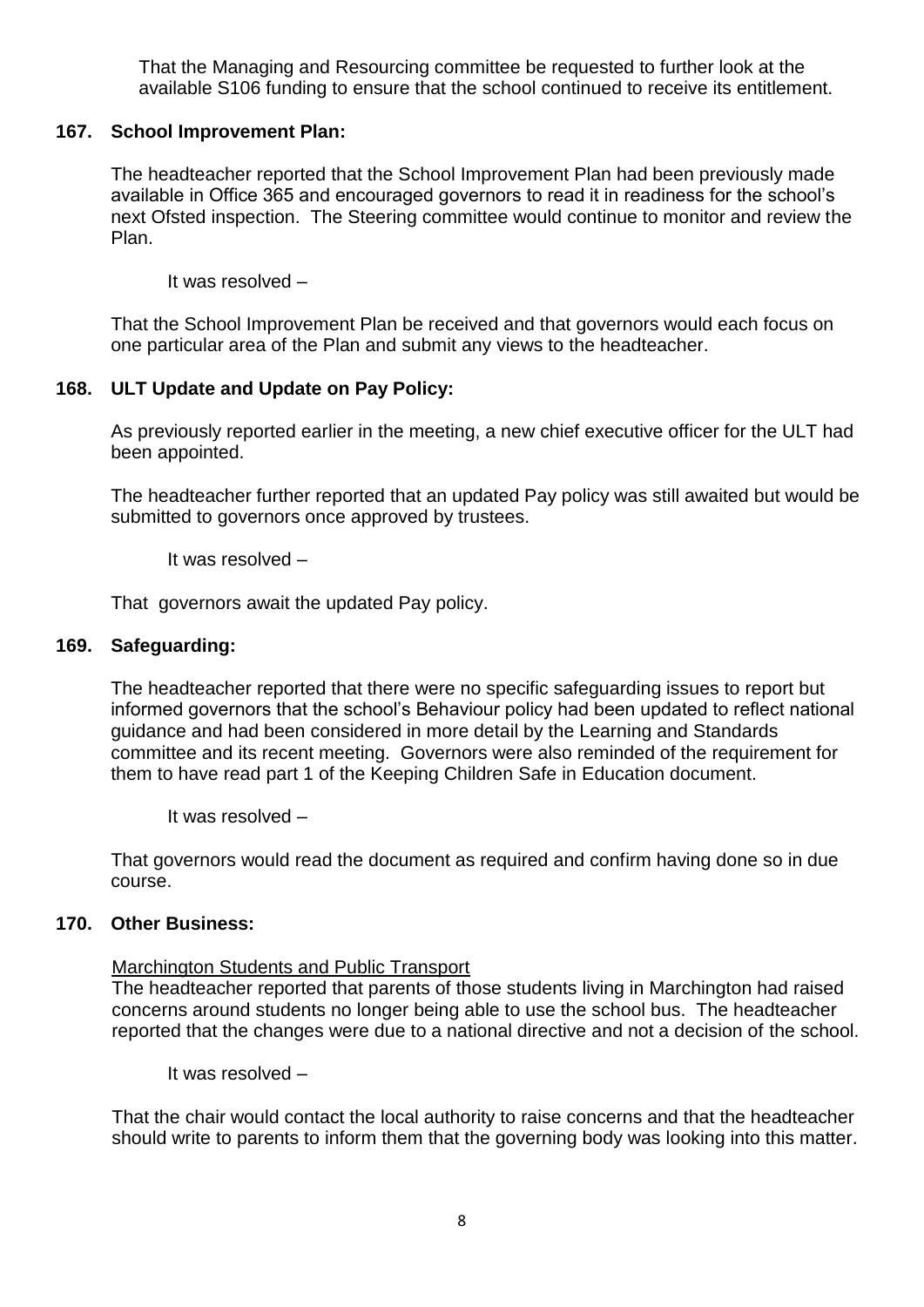# **171. Evidence for KPIs:**

The matters considered at this meeting met the following key performance indicators:

- KPI 3 governors contribute to school's self-evaluation and understand its strengths and weaknesses Evidenced through discussions around the School Improvement Plan and agreement of governors to focus on areas of the Plan and submit any views to the headteacher. (Minute 167)
- KPI 4 governors provide challenge and hold the headteacher and other senior leaders to account for improving the quality of teaching, pupils' achievement and their behaviour and safety Evidenced through governors, as requested by Learning and Standards committee, receiving reports from the headteacher on performance of disadvantaged students and strategies to bring about improvement in post 16 outcomes. (Minute 165)

Evidenced through discussions arising from the headteacher's report and the challenge to the headteacher to provide future evidence around the success of any improvement strategies put in place. (Minute 166)

Evidenced through request for headteacher to look at the number of learning walks for Psychology lessons. (Minute 166)

• KPI5 – Governors use Performance Management systems, including the performance management of the headteacher, to improve leadership and management

Evidenced through request for chair of governors to discuss with ULT trustees the arrangements for the performance management of the headteacher, including review meetings. (Minute 172)

• KPI 7 – governors operate in such a way that statutory duties are met and priorities approved Evidenced through level 1 Safeguarding course to be undertaken prior to the start of the next meeting.

Evidenced through a request for the business manager to prepare a report to look at impact of school employing a full-time safeguarding lead. (Minute 166)

- KPI8 –Governors engage with stakeholders, including staff and parents Evidenced through a request for governors to attend future parents' or school open evenings. (Training session)
- KPI9 Governors use Pupil Premium and other resources to overcome barriers in learning, including reading, writing and mathematics Evidenced through consideration of the report to show the performance of disadvantaged students and the impact of pupil premium resources. (Minute 165)

# **172. Items for School Representation Board:**

As discussed earlier in the meeting, the chair was requested to raise ULT arrangements for the headteacher's performance review and subsequent review meetings.